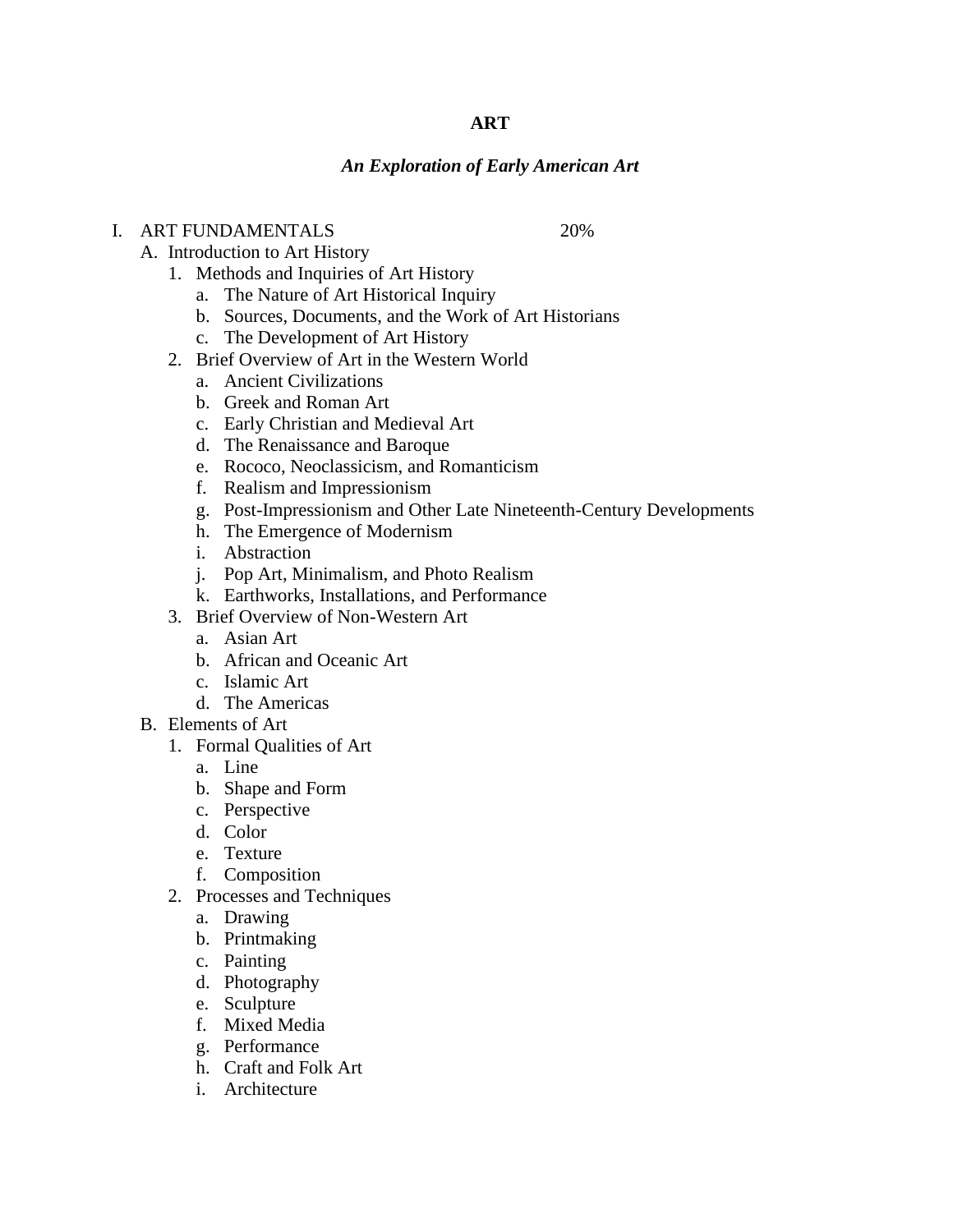- II: COLONIAL PORTRAITURE 22%
	- A. History of Early American Portraiture
	- B. SELECTED WORK: JOHN SINGLETON COPLEY, *PAUL REVERE*, 1768
		- 1. Paul Revere: Patriot, Printer, and Craftsman
		- 2. John Singleton Copley: Biography
		- 3. Subject Matter and Visual Analysis
	- C. SELECTED WORK: AFTER (?) SCIPIO MOORHEAD, PUBLISHED BY ARCHIBALD BELL, *PORTRAIT OF PHILLIS WHEATLEY*, 1773
		- 1. Phillis Wheatley: Biography
		- 2. Subject Matter and Visual Analysis
		- 3. Scipio Moorhead and the Question of the Image's Authorship
	- D. SELECTED WORK: PRUDENCE PUNDERSON, *THE FIRST, SECOND AND LAST SCENE OF MORTALITY*, C. 1776−83
		- 1. Embroidery and Needlework as Creative Expression
		- 2. Subject Matter and Visual Analysis
		- 3. Contextual Analysis
	- E. SELECTED WORK: ROBERT EDGE PINE, *PATIENCE LOVELL WRIGHT*, C. 1782
		- 1. Patience Wright: Biography
		- 2. Subject Matter and Visual Analysis
		- 3. Wright's Intelligence Work during the Revolutionary War
	- F. SELECTED WORK: GILBERT STUART, *GEORGE WASHINGTON (LANSDOWNE PORTRAIT)*, 1796
		- 1. Gilbert Stuart: Biography
		- 2. Subject Matter and Visual Analysis
		- 3. Presidential Portraiture

#### III. EARLY HISTORY PAINTING 22%

- A. The Academy and the Development of History Painting
- B. SELECTED WORK: UNKNOWN, *SEGESSER II*, C. 1720
	- 1. History of the Segesser hides
	- 2. Subject Matter and Visual Analysis
	- 3. Contextual Analysis
- C. SELECTED WORK: BENJAMIN WEST, *PENN'S TREATY WITH THE INDIANS*, 1771−72
	- 1. Benjamin West: Biography
	- 2. Subject Matter and Visual Analysis
	- 3. Representing Native Americans in Eighteenth-Century Painting
- D. SELECTED WORK: AFTER HENRY PELHAM, ENGRAVED, PRINTED AND SOLD BY PAUL REVERE, *THE BOSTON MASSACRE*, 1770
	- 1. Prints and the American Revolution
	- 2. Subject Matter and Visual Analysis
	- 3. The Controversy over Attribution
- E. SELECTED WORK: EMANUEL LEUTZE, *WASHINGTON CROSSING THE DELAWARE*, 1851
	- 1. Emanuel Leutze: Biography
	- 2. Subject Matter and Visual Analysis
	- 3. An American Icon and Its Influence
- F. SELECTED WORK: HARRIET POWERS, *PICTORIAL QUILT*, 1895−98